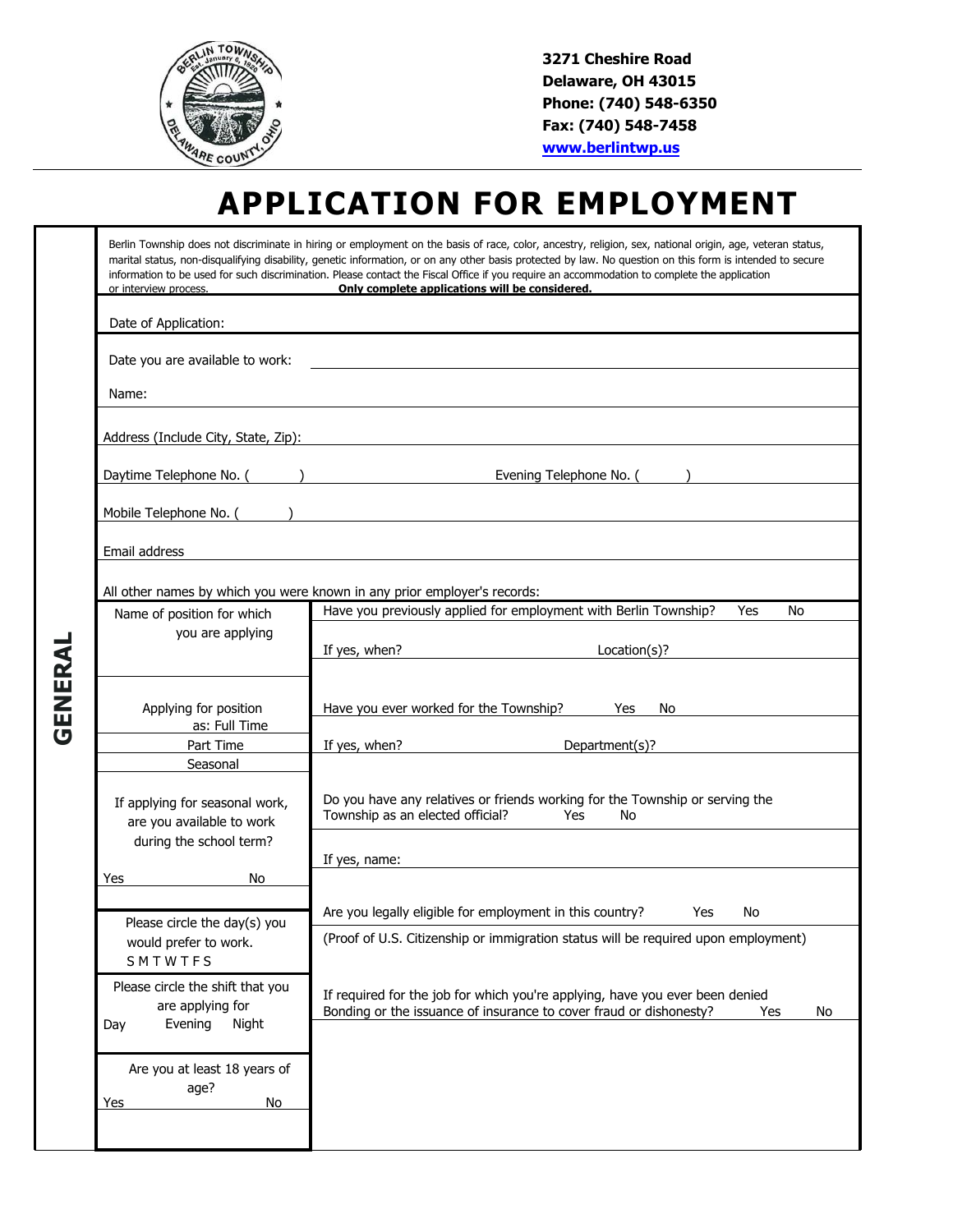| Professional License:                 |                                                                  |          |         |              |
|---------------------------------------|------------------------------------------------------------------|----------|---------|--------------|
| Number                                |                                                                  | State    | Type    | Exp.<br>Date |
| Professional Certifications:          |                                                                  | State    | Type    | Exp.<br>Date |
| Number                                |                                                                  | State    | Type    | Exp.<br>Date |
| Number                                |                                                                  | State    | Type    | Exp.<br>Date |
|                                       | Complete if position for which you're applying requires driving: |          |         |              |
| Do you have a valid Driver's License? | $Yes \blacksquare$<br>$\blacksquare$                             | No       |         |              |
| If yes:                               | (license #):                                                     | (State): | (Type): | (Exp Date):  |
| Explain any "yes" answers:            |                                                                  |          |         |              |
| Explain any "yes" answers:            | Have you ever been convicted of a theft?                         | Yes      | No      |              |
|                                       |                                                                  |          |         |              |
|                                       |                                                                  |          |         |              |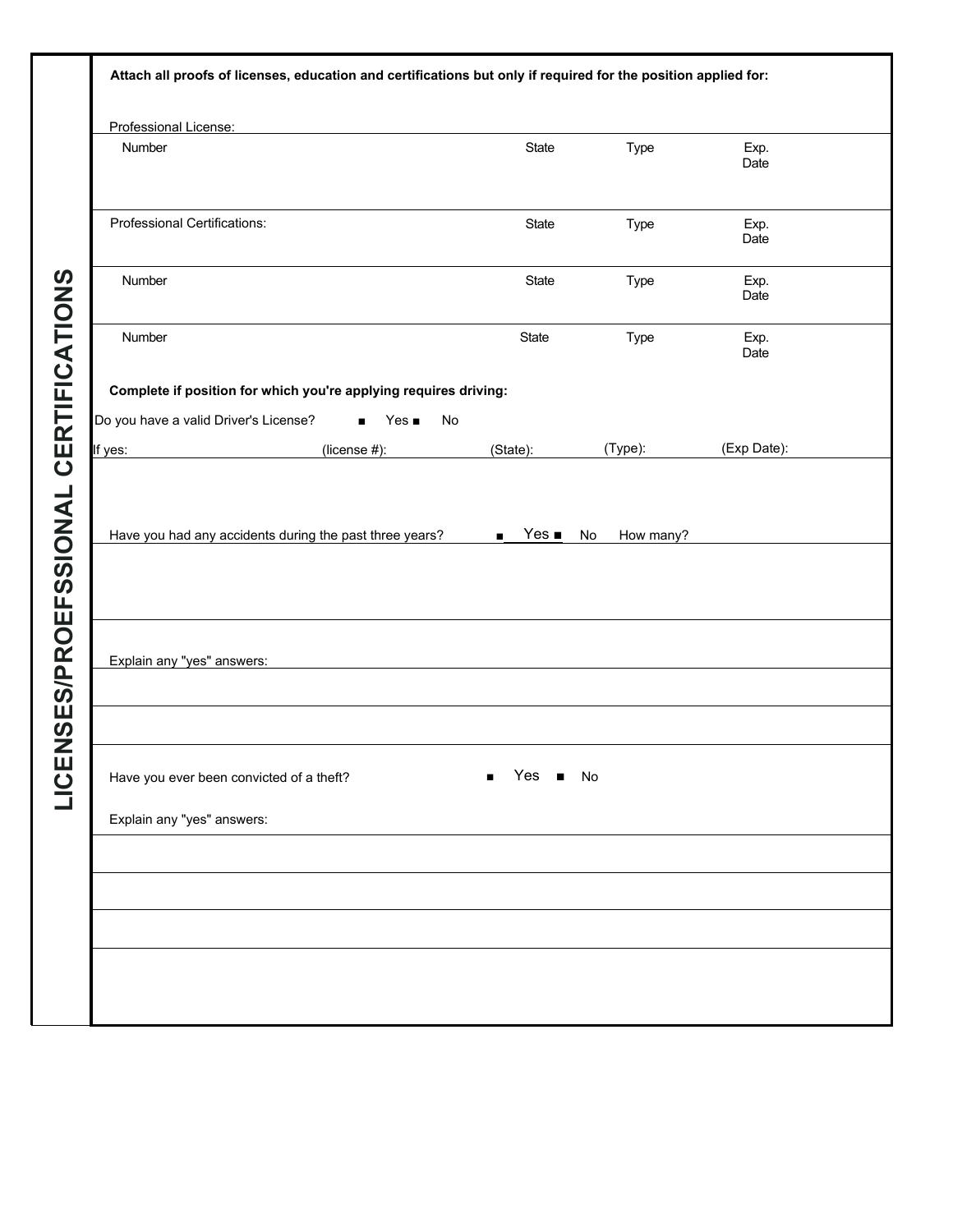|                |                                            | <b>High School</b>                                                                                                                                                                                                                                                                                                                                                                                                                                                                                                                      | <b>College</b>            | Other           |
|----------------|--------------------------------------------|-----------------------------------------------------------------------------------------------------------------------------------------------------------------------------------------------------------------------------------------------------------------------------------------------------------------------------------------------------------------------------------------------------------------------------------------------------------------------------------------------------------------------------------------|---------------------------|-----------------|
|                | Name                                       |                                                                                                                                                                                                                                                                                                                                                                                                                                                                                                                                         |                           |                 |
|                | Location                                   |                                                                                                                                                                                                                                                                                                                                                                                                                                                                                                                                         |                           |                 |
| EDUCATION      | Number of years<br>completed               |                                                                                                                                                                                                                                                                                                                                                                                                                                                                                                                                         |                           |                 |
|                | Course of Study                            |                                                                                                                                                                                                                                                                                                                                                                                                                                                                                                                                         |                           |                 |
|                | Did you graduate?<br>Yes / No              |                                                                                                                                                                                                                                                                                                                                                                                                                                                                                                                                         |                           |                 |
|                | From<br>To                                 | Provide your employers for the last 10 years. If a resume is provided, this information must still be completed. If relevant<br>work history is further back, use the reverse side of this application. You may also provide information about volunteer<br>work, if you wish, but please omit any information that would disclose your race, gender, age, marital status, ancestry, national<br>origin, genetic information, religious or political affiliation, disability, or membership in any legally protected class.<br>Employer |                           | Telephone #     |
|                | May we contact for reference?<br>No<br>Yes | Complete Address                                                                                                                                                                                                                                                                                                                                                                                                                                                                                                                        |                           |                 |
| <b>HISTORY</b> | <b>Starting Rate/Salary</b>                | Starting<br>Job Title                                                                                                                                                                                                                                                                                                                                                                                                                                                                                                                   | Ending Rate/Salary        | Final Job Title |
|                | Immediate Supervisor                       | Summarize the nature of work and job responsibilities                                                                                                                                                                                                                                                                                                                                                                                                                                                                                   |                           |                 |
| EMPLOYMENT     | Reason for leaving                         |                                                                                                                                                                                                                                                                                                                                                                                                                                                                                                                                         |                           |                 |
|                | To<br>From                                 | Employer                                                                                                                                                                                                                                                                                                                                                                                                                                                                                                                                |                           | Telephone #     |
|                | May we contact for reference?<br>No<br>Yes | Complete Address                                                                                                                                                                                                                                                                                                                                                                                                                                                                                                                        |                           |                 |
|                | <b>Starting Rate/Salary</b>                | Starting Job Title                                                                                                                                                                                                                                                                                                                                                                                                                                                                                                                      | <b>Ending Rate/Salary</b> | Final Job Title |
|                | <b>Immediate Supervisor</b>                | Summarize the nature of work and job responsibilities                                                                                                                                                                                                                                                                                                                                                                                                                                                                                   |                           |                 |
|                | Reason for leaving                         |                                                                                                                                                                                                                                                                                                                                                                                                                                                                                                                                         |                           |                 |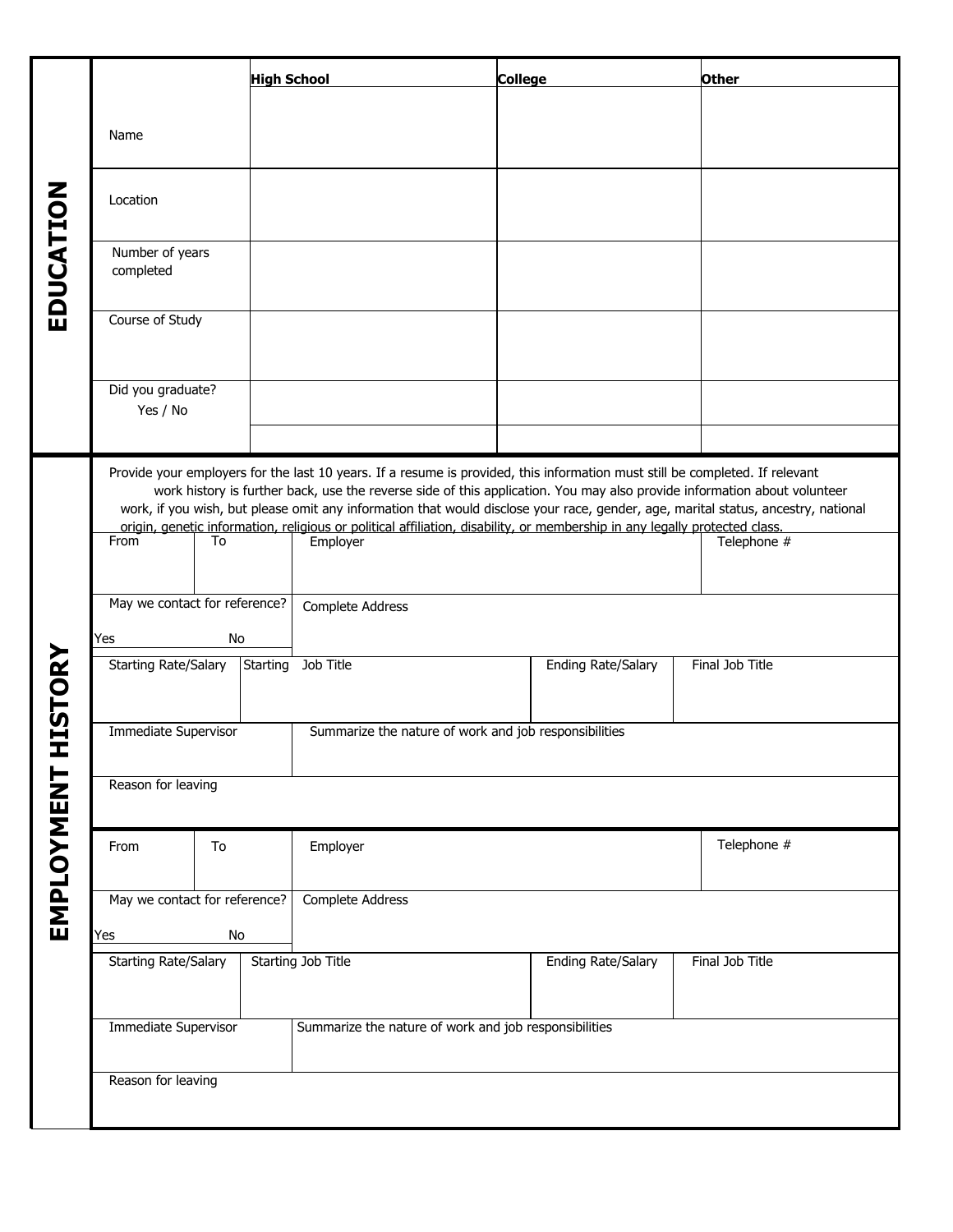| From                                       | To | Employer                                              |                           | Telephone #     |
|--------------------------------------------|----|-------------------------------------------------------|---------------------------|-----------------|
| May we contact for<br>reference?<br>Yes No |    | Complete Address                                      |                           |                 |
| <b>Starting Rate/Salary</b>                |    | Starting Job Title                                    | <b>Ending Rate/Salary</b> | Final Job Title |
| Immediate Supervisor                       |    | Summarize the nature of work and job responsibilities |                           |                 |
| Reason for leaving                         |    |                                                       |                           |                 |
| From                                       | To | Employer                                              |                           | Telephone #     |
| May we contact for<br>reference?<br>Yes No |    | Complete Address                                      |                           |                 |
| Starting Rate/Salary                       |    | Starting Job Title                                    | <b>Ending Rate/Salary</b> | Final Job Title |
| Immediate Supervisor                       |    | Summarize the nature of work and job responsibilities |                           |                 |
| Reason for leaving                         |    |                                                       |                           |                 |
| From                                       | To | Employer                                              |                           | Telephone #     |
| May we contact for<br>reference?           |    | Complete Address                                      |                           |                 |
| <b>No</b><br>Yes                           |    | Starting Job Title                                    | <b>Ending Rate/Salary</b> | Final Job Title |
| Starting Rate/Salary                       |    |                                                       |                           |                 |
| Immediate Supervisor                       |    | Summarize the nature of work and job responsibilities |                           |                 |
| Reason for leaving                         |    |                                                       |                           |                 |
| From                                       | To | Employer                                              |                           | Telephone #     |
| May we contact for reference?<br>Yes       | No | Complete Address                                      |                           |                 |
| Starting Rate/Salary                       |    | Starting Job Title                                    | Ending Rate/Salary        | Final Job Title |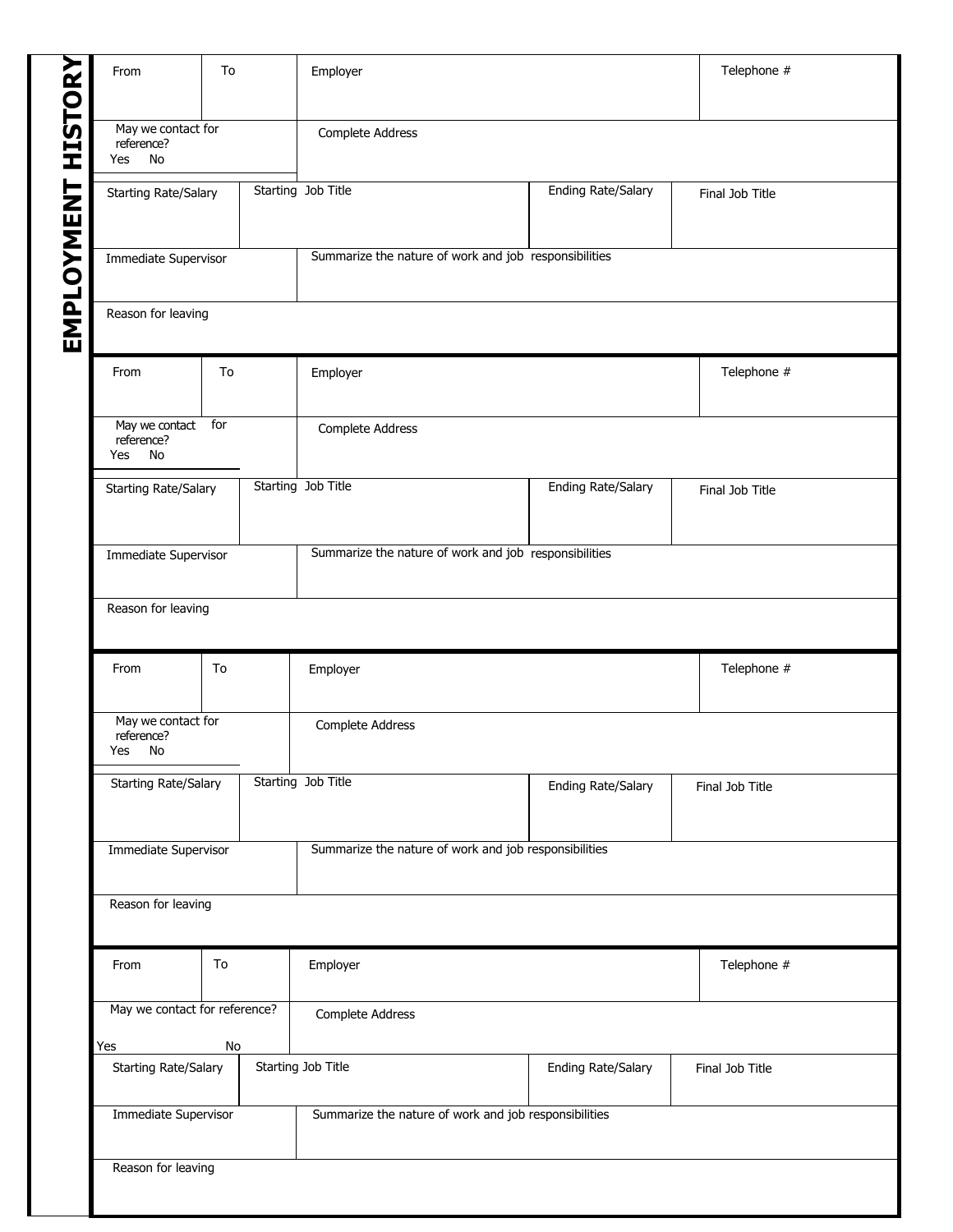List all special licenses, permits, certifications and level or credit hours, if required by the job you're seeking. (CPR, lifeguard, First Aid, etc.- proof of these accomplishments will be required, if hired).

| <b>TYPE</b>              |                                                                                                                                                                                                                                                                                                                                                                                                                                                                                                                                          | <b>LEVEL</b> | <b>EXPIRATION</b><br><b>DATE</b> |
|--------------------------|------------------------------------------------------------------------------------------------------------------------------------------------------------------------------------------------------------------------------------------------------------------------------------------------------------------------------------------------------------------------------------------------------------------------------------------------------------------------------------------------------------------------------------------|--------------|----------------------------------|
|                          | List equipment, machinery, software or special skills related to your ability to perform the functions of the position for which you are<br>applying. Include your skill level and/or years of experience.                                                                                                                                                                                                                                                                                                                               |              |                                  |
| legally protected class. | Please use this space to elaborate on any background, experience, special skills, or qualifications that you believe should be<br>considered in evaluating your qualifications for employment and/or for this particular job. You may include hobbies, volunteer<br>experience, and other activities you believe are relevant. Omit any information that would disclose your race, gender, age,<br>marital status, ancestry, national origin, genetic information, religious or political affiliations, disability, or membership in any |              |                                  |
|                          | List 3 references that are not past employers (Examples: teachers/professors, customers/clients, coaches, etc.)                                                                                                                                                                                                                                                                                                                                                                                                                          |              |                                  |
| Name                     | 1                                                                                                                                                                                                                                                                                                                                                                                                                                                                                                                                        | $\mathbf 2$  | $\mathbf{3}$                     |
| Address                  |                                                                                                                                                                                                                                                                                                                                                                                                                                                                                                                                          |              |                                  |
| Phone                    |                                                                                                                                                                                                                                                                                                                                                                                                                                                                                                                                          |              |                                  |
| Position/Occupation      |                                                                                                                                                                                                                                                                                                                                                                                                                                                                                                                                          |              |                                  |
| How long known?          |                                                                                                                                                                                                                                                                                                                                                                                                                                                                                                                                          |              |                                  |